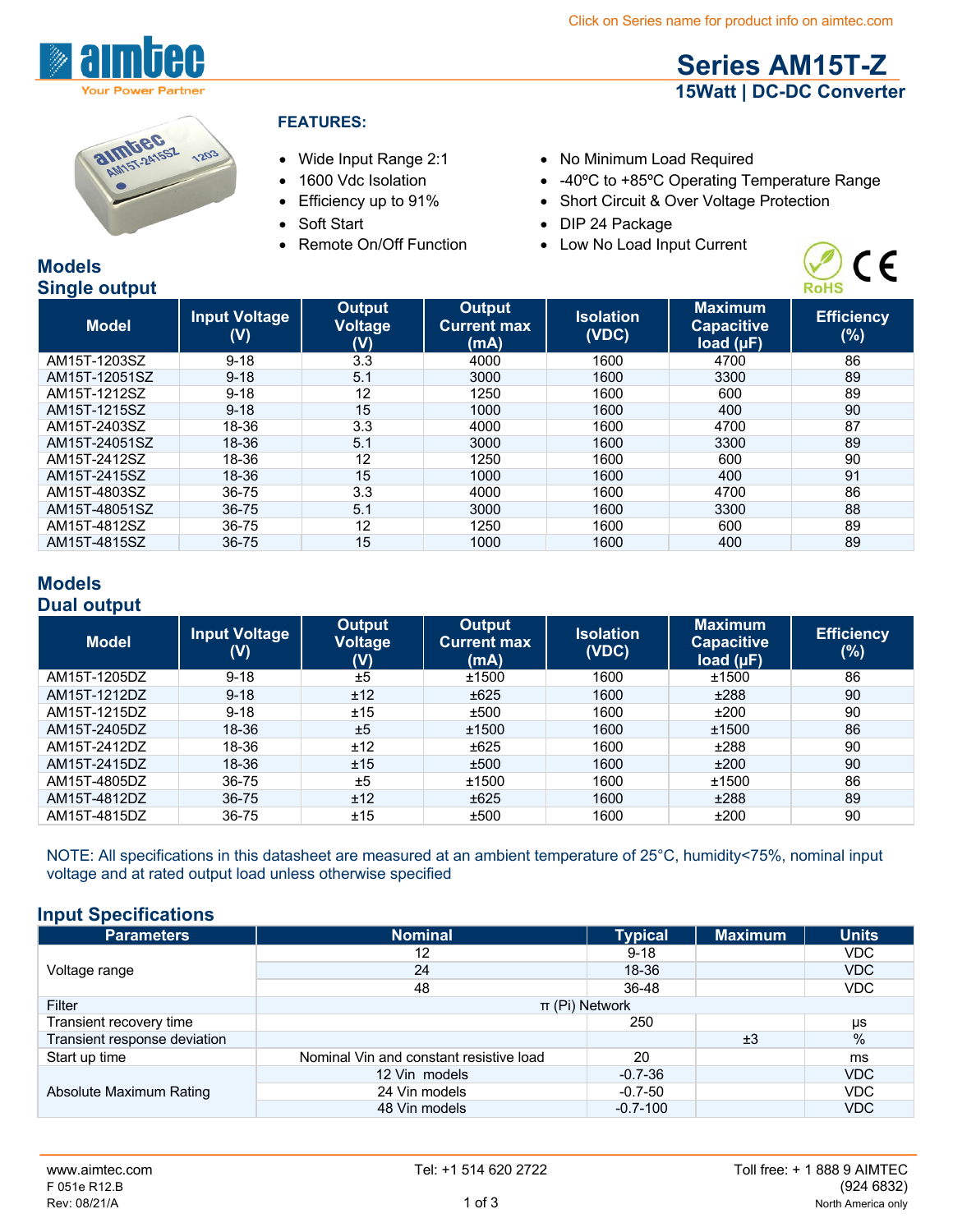

**Series AM15T-Z 15Watt | DC-DC Converter**

## **Input Specifications (continued)**

| <b>Parameters</b>              | <b>Nominal</b>                                          | <b>Typical</b> | <b>Maximum</b> | <b>Units</b> |  |
|--------------------------------|---------------------------------------------------------|----------------|----------------|--------------|--|
| Peak Input Voltage time        |                                                         |                | 1000           | ms           |  |
| Input reflected ripple current | With a 12 $\mu$ H inductance and a 47 $\mu$ F capacitor |                | 20             | $mA$ p-p     |  |
|                                | 12Vin models                                            |                | 15             | mA           |  |
| Quiescent Current              | 24Vin models                                            |                | 10             | mA           |  |
|                                | 48Vin models                                            |                | 5              | mA           |  |
|                                | ON – High (3.0  12Vdc) or open circuit;                 |                |                |              |  |
| On/Off Control                 | OFF - Low (0  1.2Vdc) or Short circuit pin1 and pin 2/3 |                |                |              |  |
|                                | OFF idle current: 5.0 mA typ                            |                |                |              |  |

#### **Isolation Specifications**

| <b>Parameters</b>            | <b>Conditions</b> | Tvpical | <b>Rated</b> | <b>Units</b> |
|------------------------------|-------------------|---------|--------------|--------------|
| Tested I/O voltage           | 60 sec            |         | 1600         | <b>VDC</b>   |
| Tested Case/Input and Output |                   | 1600    |              | <b>VDC</b>   |
| Resistance                   |                   | >1000   |              | <b>MOhm</b>  |
| Capacitance                  |                   | 2000    |              | рF           |

# **Output Specifications**

| <b>Parameters</b>                              | <b>Conditions</b>                                                     | <b>Typical</b> | <b>Maximum</b> | <b>Units</b>  |
|------------------------------------------------|-----------------------------------------------------------------------|----------------|----------------|---------------|
| Voltage accuracy                               |                                                                       |                | ±1             | $\%$          |
| Voltage balance                                | 1 <sup>st</sup> output 25-100% load, 2 <sup>nd</sup> output 100% load |                | ±5             | $\%$          |
| Line voltage regulation                        | Single, HL-LL                                                         |                | ±0.2           | $\%$          |
|                                                | Dual, HL-LL                                                           |                | ±0.5           | $\%$          |
|                                                | Single, 0% Load to 100% load                                          |                | ±0.5           | $\%$          |
| Load voltage regulation                        | Dual, 0% to 100% load, balance load                                   |                | ±1.0           | $\frac{0}{0}$ |
|                                                | Zener diode clamp, 3.3Vout                                            | 3.9            |                | VDC           |
|                                                | Zener diode clamp, 5.1Vout                                            | 6.2            |                | <b>VDC</b>    |
|                                                | Zener diode clamp, 12Vout                                             | 15             |                | VDC.          |
| Over voltage protection                        | Zener diode clamp, 15Vout                                             | 18             |                | <b>VDC</b>    |
|                                                | Zener diode clamp, ±5Vout                                             | ±6.2           |                | VDC           |
|                                                | Zener diode clamp, ±12Vout                                            | ±15            |                | <b>VDC</b>    |
|                                                | Zener diode clamp, ±15Vout                                            | ±18            |                | VDC.          |
| Over current protection                        | <b>Full Load</b>                                                      | 150            |                | % of lout     |
| <b>Short Circuit protection</b>                | Continuous                                                            |                |                |               |
| Short circuit restart<br>Auto recovery         |                                                                       |                |                |               |
| Ripple & Noise*                                | 20MHz Bandwidth                                                       |                | 60             | mVp-p         |
| $*$ Monsured with a $1\mu$ E coramic capacitor |                                                                       |                |                |               |

Measured with a  $1\mu$ F ceramic capacitor

#### **General Specifications**

| <b>Parameters</b>                  | <b>Conditions</b>                                       | <b>Typical</b>  | <b>Maximum</b>                              | <b>Units</b> |  |
|------------------------------------|---------------------------------------------------------|-----------------|---------------------------------------------|--------------|--|
| Switching frequency                |                                                         | 250 to 330      |                                             | <b>KHz</b>   |  |
| Operating temperature              | Full Load with Derating above 60°C                      | $-40$ to $+85$  |                                             | °С           |  |
| Storage temperature                |                                                         | $-55$ to $+125$ |                                             | °С           |  |
| Max Case temperature               |                                                         |                 | 105                                         | $^{\circ}C$  |  |
| Temperature coefficient            |                                                         | ±0.02           |                                             | $\%$ /°C     |  |
| Derating                           | Above 60°C                                              | 2.5             |                                             | $\%$ /°C     |  |
| Cooling                            | Free air convection                                     |                 |                                             |              |  |
| Humidity                           |                                                         |                 | 95                                          | %RH          |  |
| Case material                      | Nickel-coated Copper                                    |                 |                                             |              |  |
| Potting material                   | UL94V-0 rated                                           |                 |                                             |              |  |
| Weight                             |                                                         | 20.0            |                                             | g            |  |
| Dimensions $(L \times W \times H)$ | Tolerance $\pm 0.5$ mm or $\pm 0.02$ inches             |                 | 1.25 x 0.8 x 0.4inches 31.8 x 20.3 x 10.2mm |              |  |
| <b>MTBF</b>                        | $>$ 460 000 hrs (MIL-HDBK-217F, Ground Benign, t=+25°C) |                 |                                             |              |  |
| Manual soldering temperature       | 1.5mm from case for 10sec                               |                 | 260                                         | °C           |  |